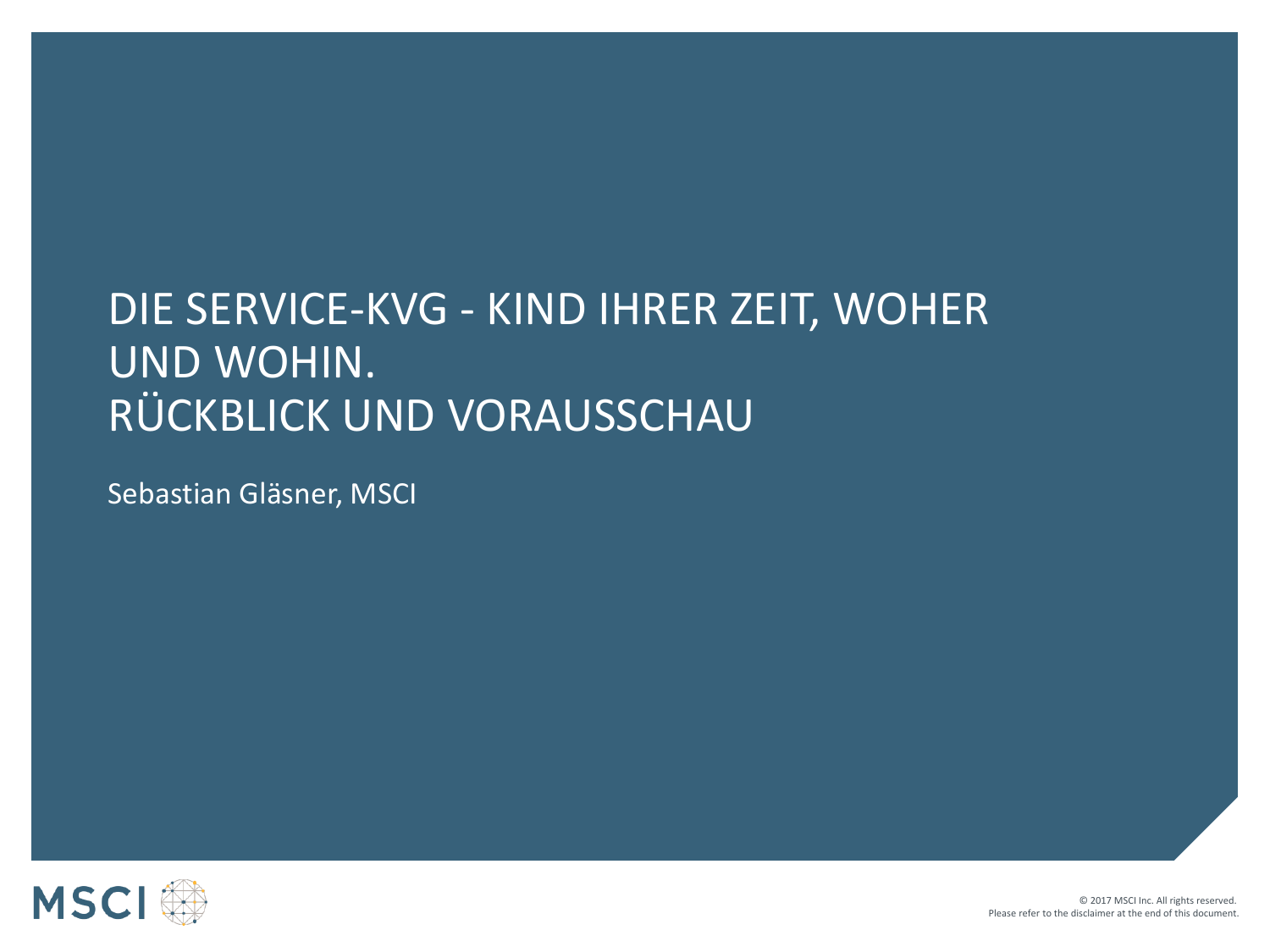## IPD SPEZIALFONDS IMMOBILIEN INDEX SFIX

- Index build up
	- $-$  NAV-based performance index. Fund NAV changes including distributions are collected to calculate monthly fund returns that are being aggregated on index level
	- ─ Total Return (NAV) and distribution yield available
- Confidentiality:
	- ─ MSCI guarantees data confidentiality. No information on fund or fund manager level will leave MSCI.
- Use
	- Sole performance index that exclusively tracks the performance of German institutional real estate funds
	- ─ Quarterly index frequency, quick turnaround six weeks to the quarter's end
- Index participation
	- ─ MSCI contacts fund managers once per quarter asking for their fund information
	- ─ Index participation is free of cost or membership
	- $-$  Participating funds are listed at the MSCI website (funds can opt not to be listed)

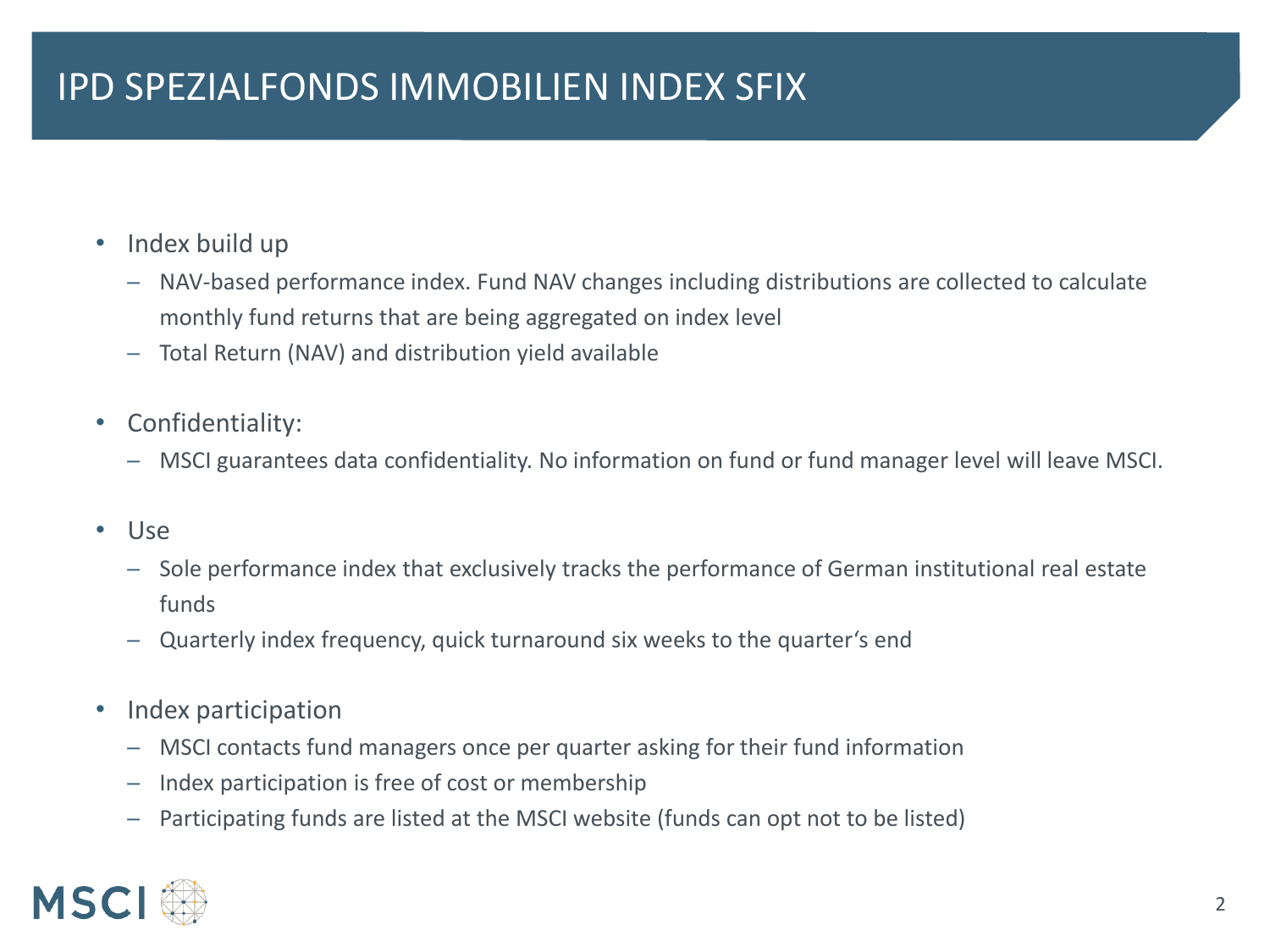## QUARTERLY INDEX BROCHURE

- Free quarterly publication on msci.com with performance information going back to 2005
- Composition of index and sub indexes
- Contributing funds at www.msci.com/real-estate



| <b>IPD German Quarterly Spezialfonds Index (SFIX)</b>                                                                                   |                                                 |                                                 |                     |                          |                                  |                                |         |          |
|-----------------------------------------------------------------------------------------------------------------------------------------|-------------------------------------------------|-------------------------------------------------|---------------------|--------------------------|----------------------------------|--------------------------------|---------|----------|
|                                                                                                                                         | <b>Total return</b><br>index<br><b>Mar 2018</b> | <b>Total return</b><br>index<br><b>Jun 2018</b> | <b>Total return</b> | <b>Total return</b><br>х | <b>Distribution</b><br>yield %** | <b>Annualised total return</b> |         |          |
|                                                                                                                                         | Dec $2004 = 100$                                | $Dec 2004 = 100$                                | 3 months            | 12 months                |                                  | 3 years                        | 5 years | 10 years |
| All SFIX property funds                                                                                                                 | 155.5                                           | 158.5                                           | 1.9                 | 6.7                      | 4.3                              | 5.3                            | 3.9     | 29       |
| <b>SFIX Germany funds</b>                                                                                                               | 172.8                                           | 177.2                                           | 2.6                 | 8.5                      | 4.3                              | 6.6                            | 5.6     | 4.5      |
| SFIX Europe funds                                                                                                                       | 144.9                                           | 146.9                                           | 1.4                 | 52                       | 4.4                              | 4.4                            | 28      | 1.9      |
| SFIX Retail funds"                                                                                                                      | $\overline{\phantom{a}}$                        | $\overline{\phantom{a}}$                        | 2.1                 | 7.0                      | 5.6                              | 4.9                            | 4.4     | 3.2      |
| SFIX Office funds                                                                                                                       | 144.7                                           | 147.2                                           | 1.7                 | 6.8                      | 3.9                              | 5.2                            | 30      | $22^{1}$ |
| <b>SFIX Diversified funds</b>                                                                                                           | 158.2                                           | 161.5                                           | 2.1                 | 6.3                      | 5.1                              | 5.1                            | 4.1     | 3.1      |
| 1 SEIX Ratal starts in 2006. "Distributions from funds in limitation agual capital redemptions and thus increase the distribution vield |                                                 |                                                 |                     |                          |                                  |                                |         |          |

| <b>Comparative data</b> |       |       |     |     |              |     |     |     |
|-------------------------|-------|-------|-----|-----|--------------|-----|-----|-----|
| Public funds (OFIX)     | 132.2 | 133.1 | 0.7 | 2.8 | $\sim$       | 2.1 | 1.6 | 1.4 |
| Equities                | 282.7 | 287.7 | 1.8 | 0.9 | $\mathbf{r}$ | 4.3 | 9.4 | 6.5 |
| <b>Bonds</b>            | 186.5 | 189.6 | 1.7 | 2.6 |              | 2.4 | 3.5 | 5.9 |
| Inflation               | 120.2 | 120.8 | 0.5 | 21  | $\sim$       | 1.3 |     | 12  |

Data sources: IPD OFIX, MSCI Germany, JP Morgan GBI Germany, Consumer Price Index Germany

| <b>IPD German Quarterly Spezialfonds Index (SFIX) database profile</b> |                      |                     |                                           |                        |  |  |  |
|------------------------------------------------------------------------|----------------------|---------------------|-------------------------------------------|------------------------|--|--|--|
|                                                                        | Net asset value (Em) | Net asset value (%) | Average net asset value<br>$(\epsilon_m)$ | <b>Number of funds</b> |  |  |  |
| All SFIX property funds                                                | 55,570.5             | 100.0               | 294                                       | 189                    |  |  |  |
| SFIX Germany funds                                                     | 25.451.0             | 45.8                | 255                                       | 100                    |  |  |  |
| SFIX Europe funds                                                      | 25, 125.8            | 45.2                | 344                                       | 73                     |  |  |  |
| <b>SFIX Retail funds</b>                                               | 8.521.7              | 15.3                | 266                                       | 32                     |  |  |  |
| SEIX Office funds                                                      | 17,617.6             | 31.7                | 299                                       | 50                     |  |  |  |
| <b>SFIX Diversified funds</b>                                          | 16,402.9             | 29.5                | 288                                       | 57                     |  |  |  |

.<br>The figures above represent the full coverage of the IPD German Quarterly Spezialfonds Index SFIX as at June 2018. Neither regional sub indexes nor sectoral sub inc p to the headline index. This is because funds with an investment focus on e.g. US properties or hotel properties do not fall into any sub index

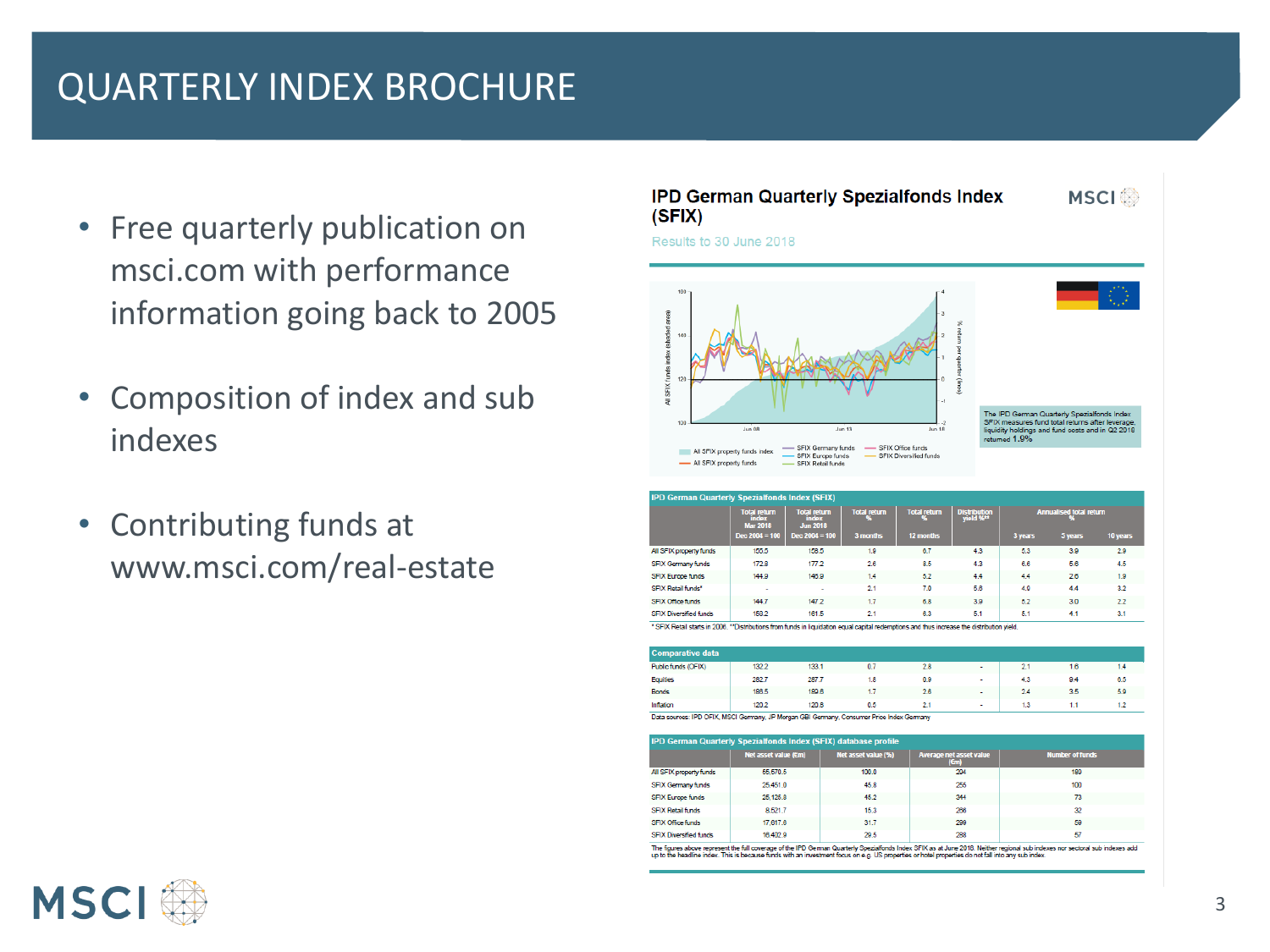### FRAGESTELLUNG, SAMPLE UND 1-JAHRES-PERFORMANCE



- Fragestellung: "Gibt es Performance Unterschiede zwischen den bei Master KVGen verwalteten Fonds und den bei klassischen KVGen verwalteten Fonds?"
- Sample zum Juni 2018, Spezialfonds mit 12 Monaten Renditehistorie: 173 Fonds, 53,8 Mrd. EUR NAV
- Davon bei MasterKVGen: 49; 15.1 Mrd. NAV
- Davon bei KVGen: 124, 38,7 Mrd. NAV

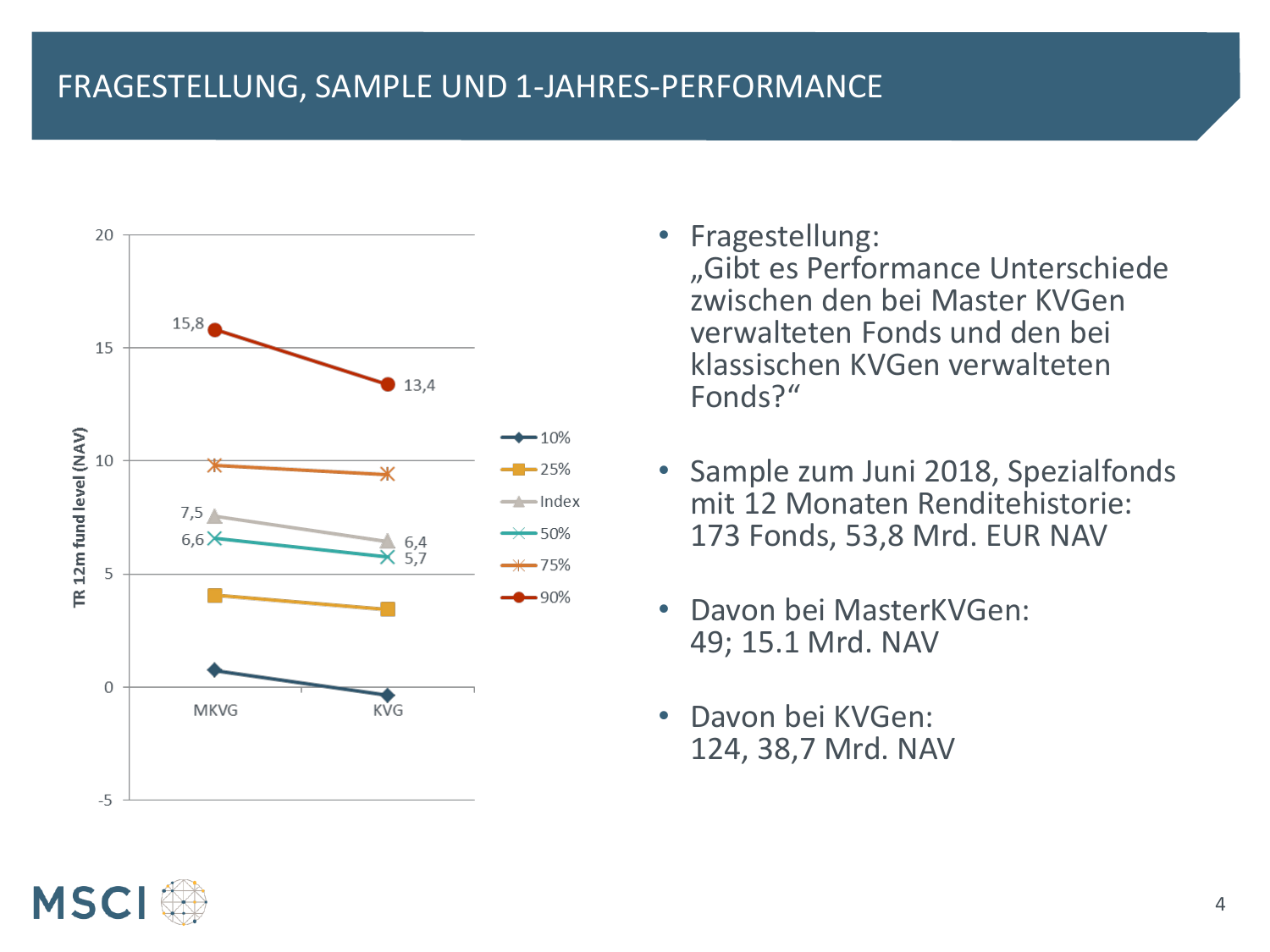### OUTPERFORMANCE DER FONDS DER MASTER KVGEN ÜBER 1, 3 UND 5 JAHRE (RENDITEN ZU Q2 2018)

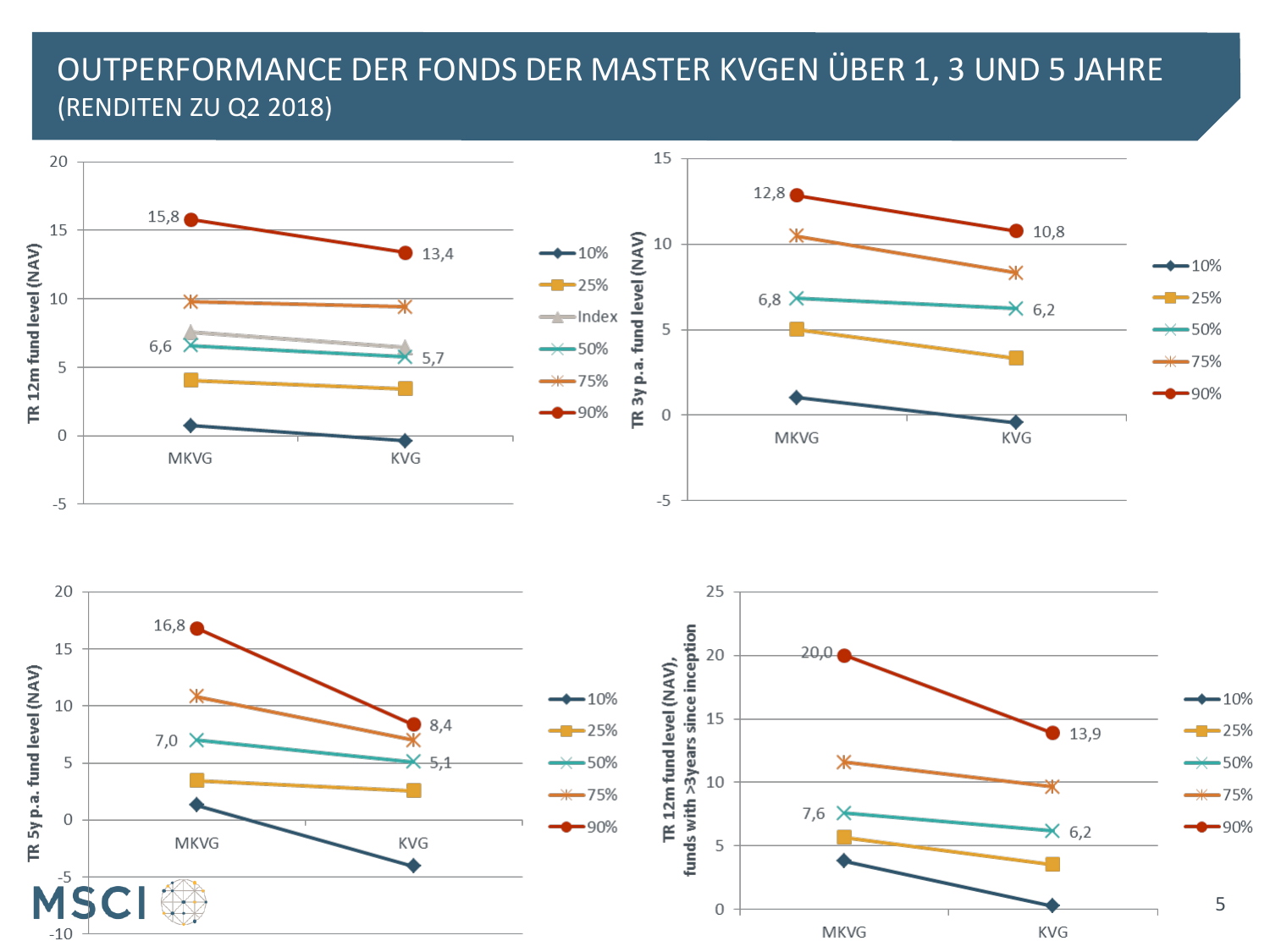#### NOTWENDIGE BERÜCKSICHTIGUNG: OUTPERFORMANCE DER DEUTSCHLAND ALLOKATIONEN UND DER (EHEMALS) NISCHEN THEMEN



-SFIX headline index -SFIX Germany funds -SFIX Europe funds SFIX German retail funds SFIX German residential funds SFIX German office funds SFIX German healthcare funds -SFIX German diversified funds -SFIX European retail funds -SFIX European office funds -SFIX European diversified funds

Große Renditestreuung im SFIX Deutschland in Abhängigkeit der Sektor Allokation

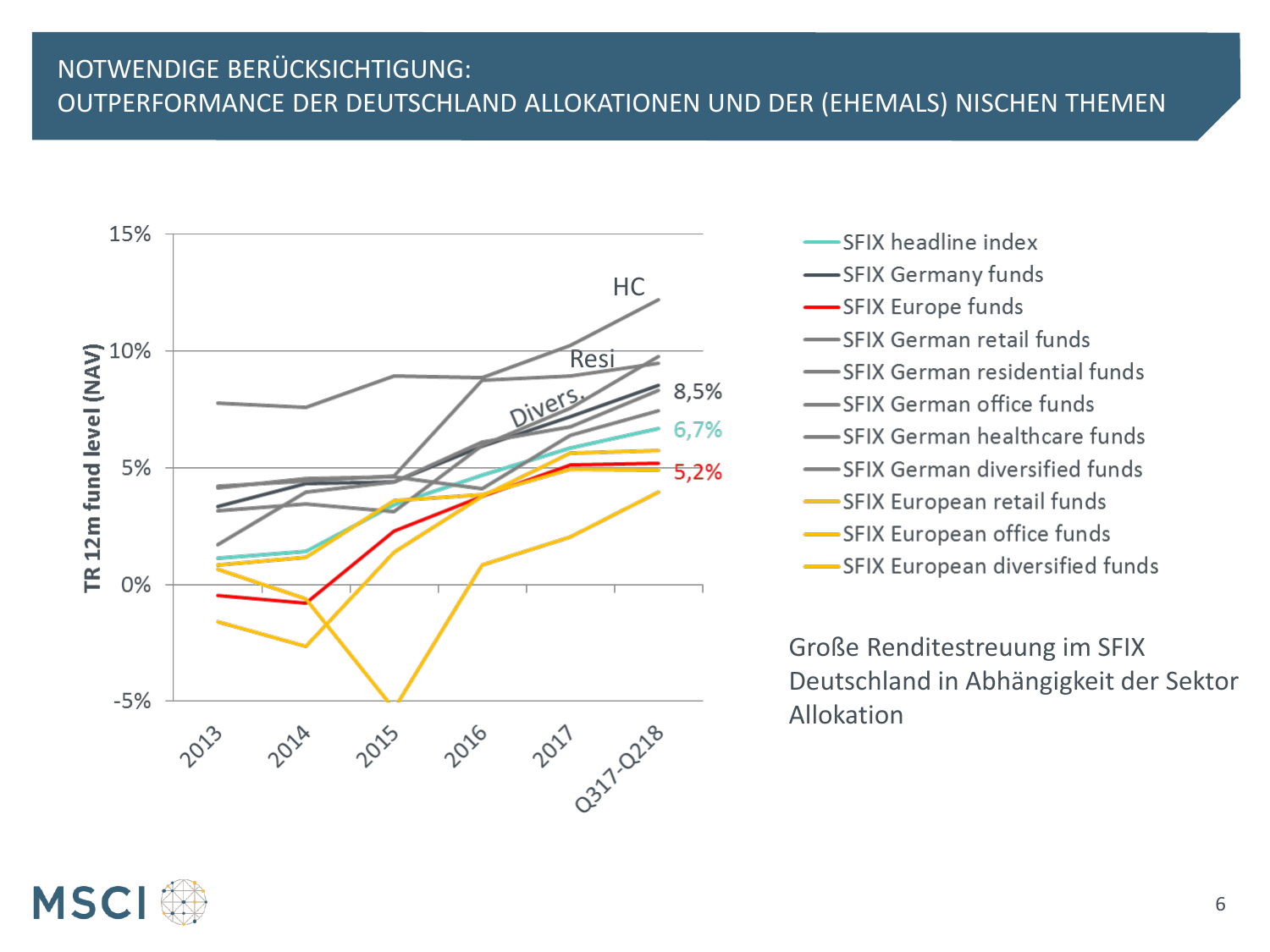#### NOTWENDIGE BERÜCKSICHTIGUNG: GERINGE GEMESSENE VOLATILITÄT IM SFIX EUROPA IM VERGLEICH ZUM PAN EUROPEAN PROPERTY FUND INDEX PEPFI



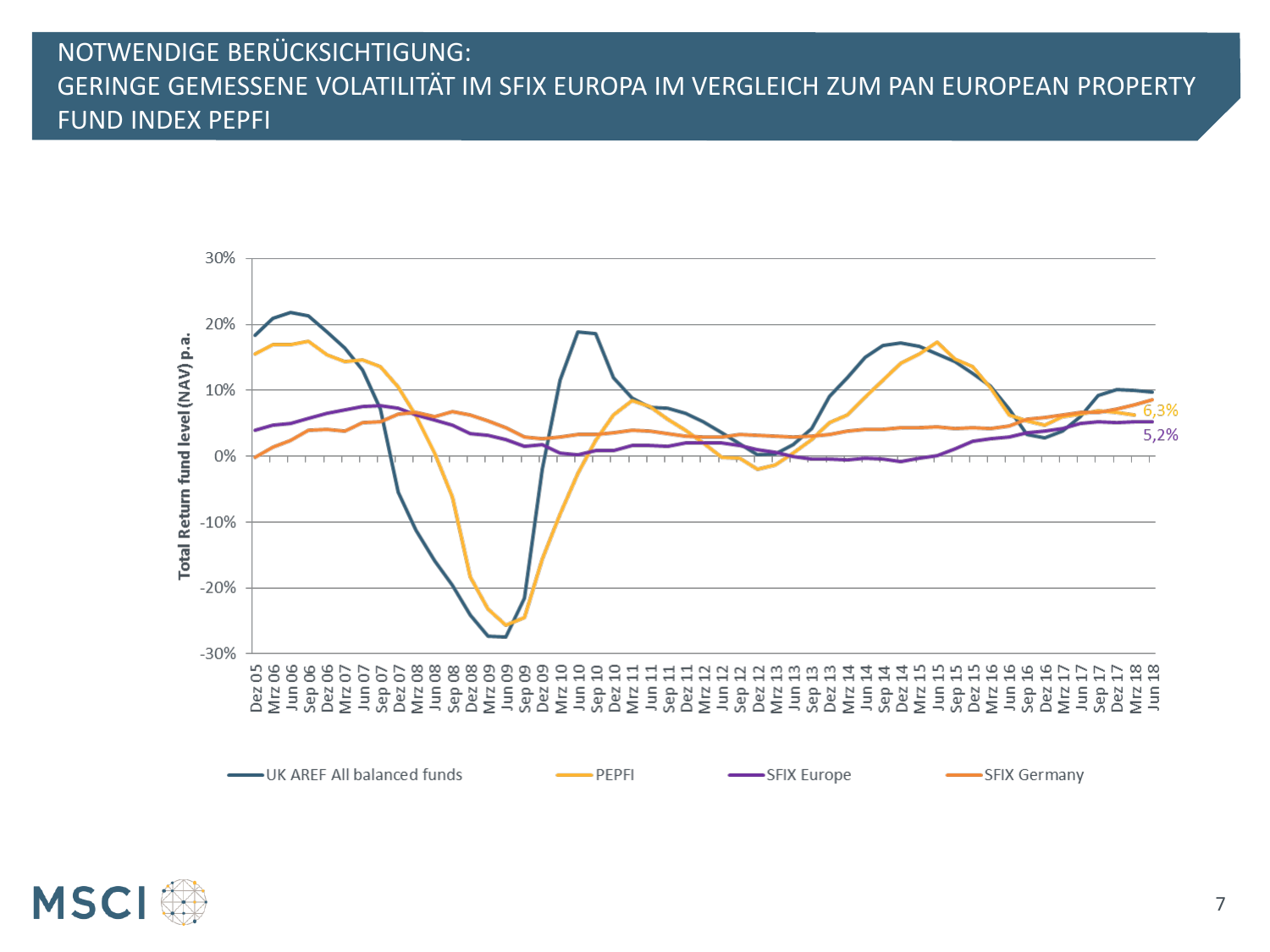### NOTWENDIGE BERÜCKSICHTIGUNG: **VINTAGE EFFEKTE IM SFIX EUROPA**



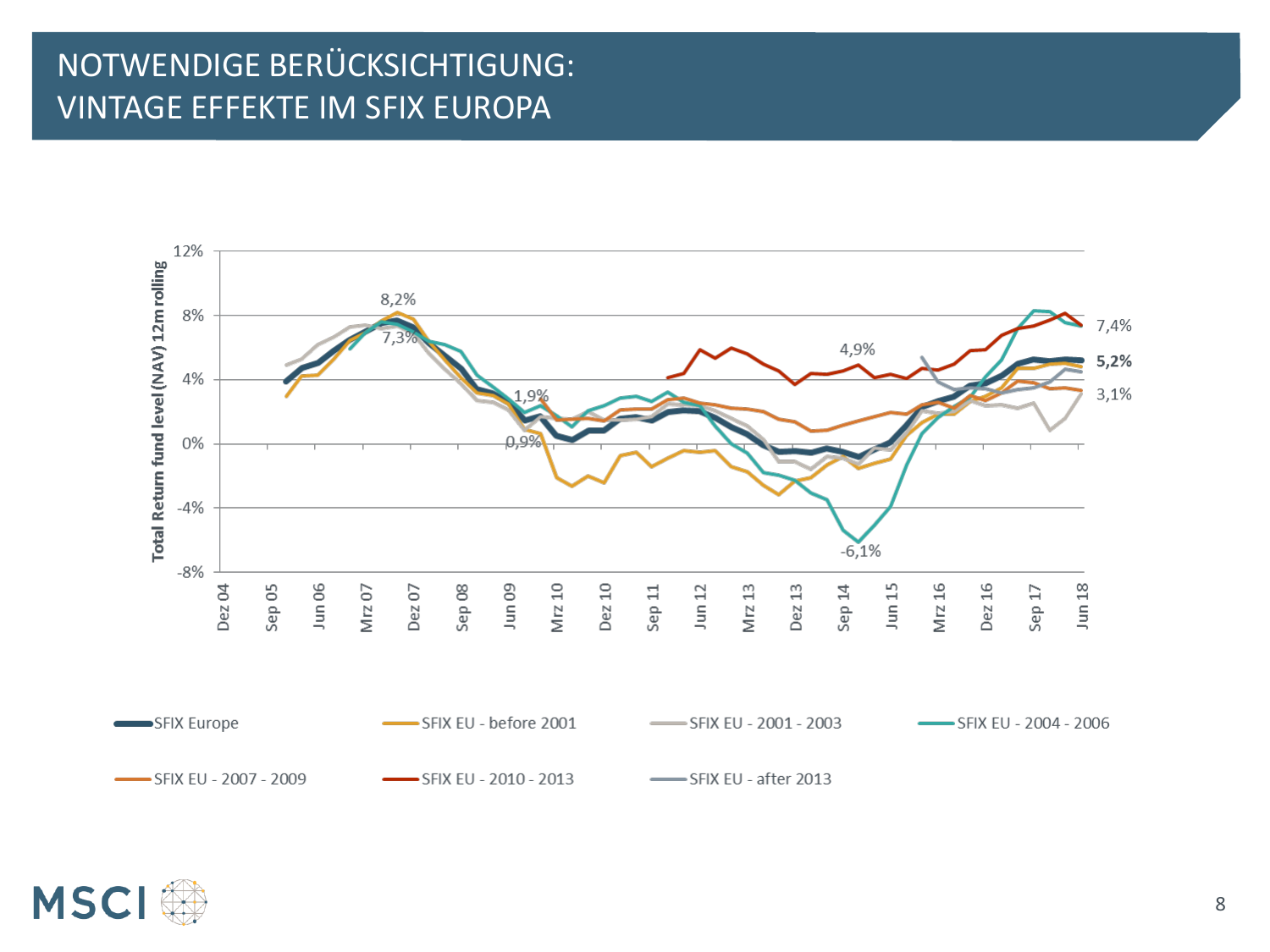Die Analyse zeigt eine Outperformance der Gruppe der bei Master KVGen verwalteten Fonds.

Allerdings können die gezeigten Ausführungen lediglich einen Einstieg in die Untersuchung bieten, da für eine Beurteilung der Ergebnisse wichtige Faktoren berücksichtigt werden müssen (nicht abschließende Aufzählung):

- Regionale Allokation (Deutschland Mandate outperformen aktuell)
- Sektor Allokation (Nischen Themen outperformen aktuell)
- Vintage Effekte (Performance Unterschiede in Abhängigkeit vom Investment Start der Fonds)

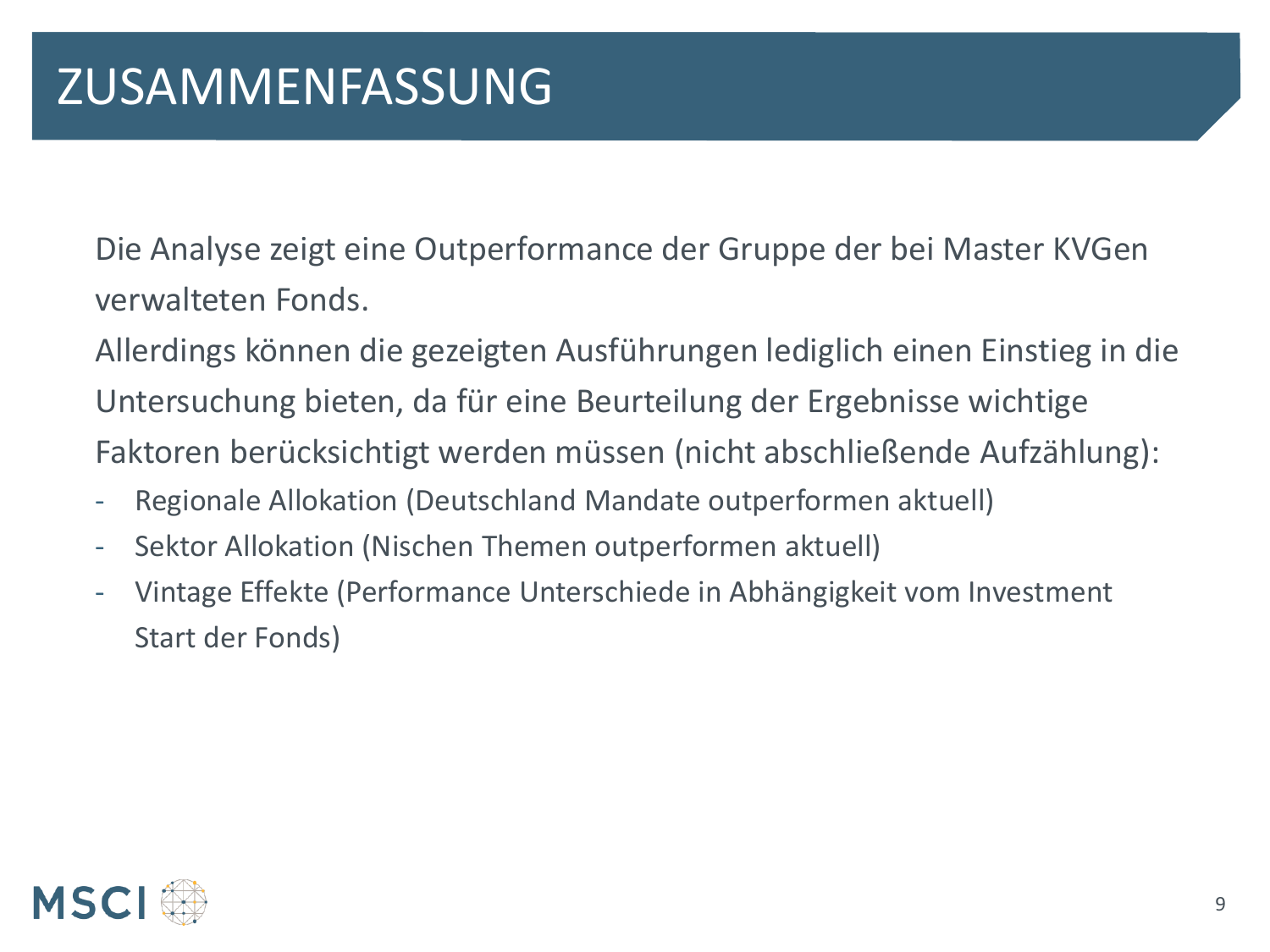For more than 40 years, MSCI's research-based indexes and analytics have helped the world's leading investors build and manage better portfolios. Clients rely on our offerings for deeper insights into the drivers of performance and risk in their portfolios, broad asset class coverage and innovative research.

Our line of products and services includes indexes, analytical models, data, real estate benchmarks and ESG research.

MSCI serves 99 of the top 100 largest money managers, according to the most recent P&I ranking.

For more information, visit us at [www.msci.com.](http://www.msci.com/)